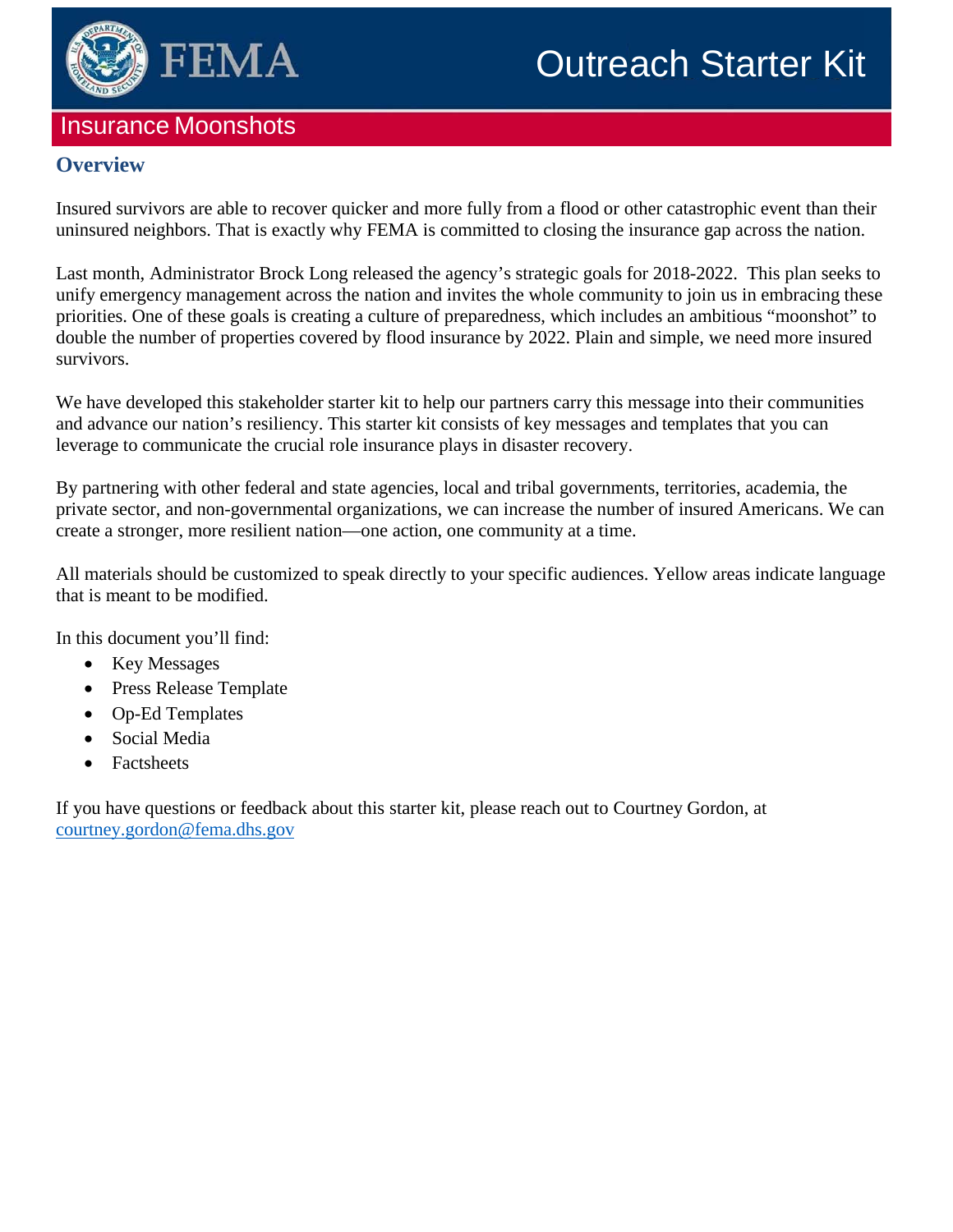### **Key Messages for Stakeholders**

- The decision about whether or not to buy flood insurance should not be based on a line on a map. Where it can rain, it can flood.
- Doubling the number of properties with flood insurance from 4 million to 8 million, will help individuals recover quicker and more fully from a flood.
- Flooding can happen anywhere, not just in high-risk areas.
	- o In the United States, 98 percent of counties have experienced a flooding event.
	- o People outside of high-risk areas also need to be prepared. Right now, they aren't—81 percent of the owners of Hurricane Harvey-damaged property outside the high-risk flood areas did not have a flood insurance policy.
- Without flood insurance, survivors must recover with loans and very limited federal assistance.
	- o The maximum amount of Individual Disaster Assistance through FEMA available to survivors after a presidentially declared disaster is \$34,000 for temporary housing, rental assistance, limited home repairs, and other serious disaster related needs.
	- o For example, in Harris County, Texas, the average National Flood Insurance Program (NFIP) insurance claim payment was \$113,000 and the average Individual Assistance grant was \$4,200.
- Don't delay, NFIP flood insurance policies can take up to 30 days to go into effect.
	- o Visit [FloodSmart](http://www.floodsmart.gov/) or call 800-427-4661 to learn more about flood insurance.
	- o And remember, most homeowners and renters insurance do not cover flood damage.
- There are specific actions you can take to help close the insurance gap across the nation and ensure Americans are protecting the homes and lives they've built.

#### o **State Emergency Managers:**

- Incorporate flood insurance into your preparedness and recovery messaging.
- Share the importance of flood insurance through your social media channels. We have developed content that you can share on your social media channels that highlights the value of insurance and encourages people to purchase flood insurance.
- If you don't already have one, develop a relationship with your state insurance commissioner and discuss ways you can partner before a disaster to build communities' resilience through insurance.
- Encourage your county emergency managers to consider the importance of flood insurance in the emergency management cycle and how they can help make their communities more resilient against future floods.
- Continue to connect with our Regional Flood Insurance Liaisons who can provide you more information about the National Flood Insurance Program, the coverage amounts in your state, and ways you can work together to close the insurance gap in your communities.

#### o **Industry/Private Sector Partners:**

- Help your customers understand the risk they face for all disasters and take action to protect the life they've built through insurance.
- **Provide them with options and resources to mitigate their home to bring down the cost of** insurance.
- Share the importance of flood insurance through your networks and marketing channels. FEMA has content that you can share on your social media channels that highlights the value of insurance and encourages people to protect their homes.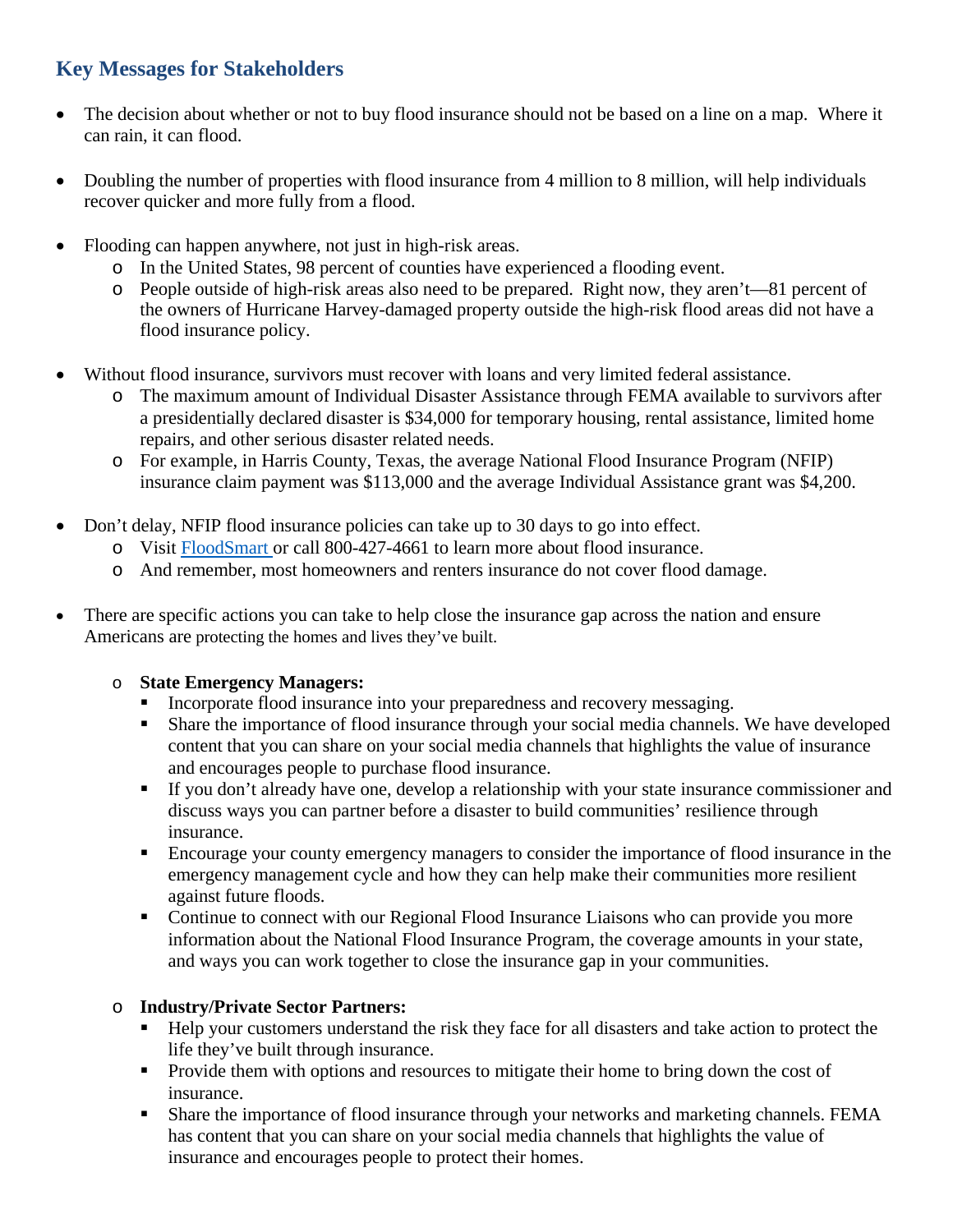#### o **General Public:**

- Contact your homeowner's insurance agent about purchasing a flood insurance policy. Flood insurance policies can take up to 30 days to go into effect and most homeowners and renters insurance does not cover flood damage.
- Visit FloodSmart.gov or call 1-800-427-4661 to learn more about flood insurance and to find an agent in your area, if you don't already have one.
- Share the importance of flood insurance through your social media channels.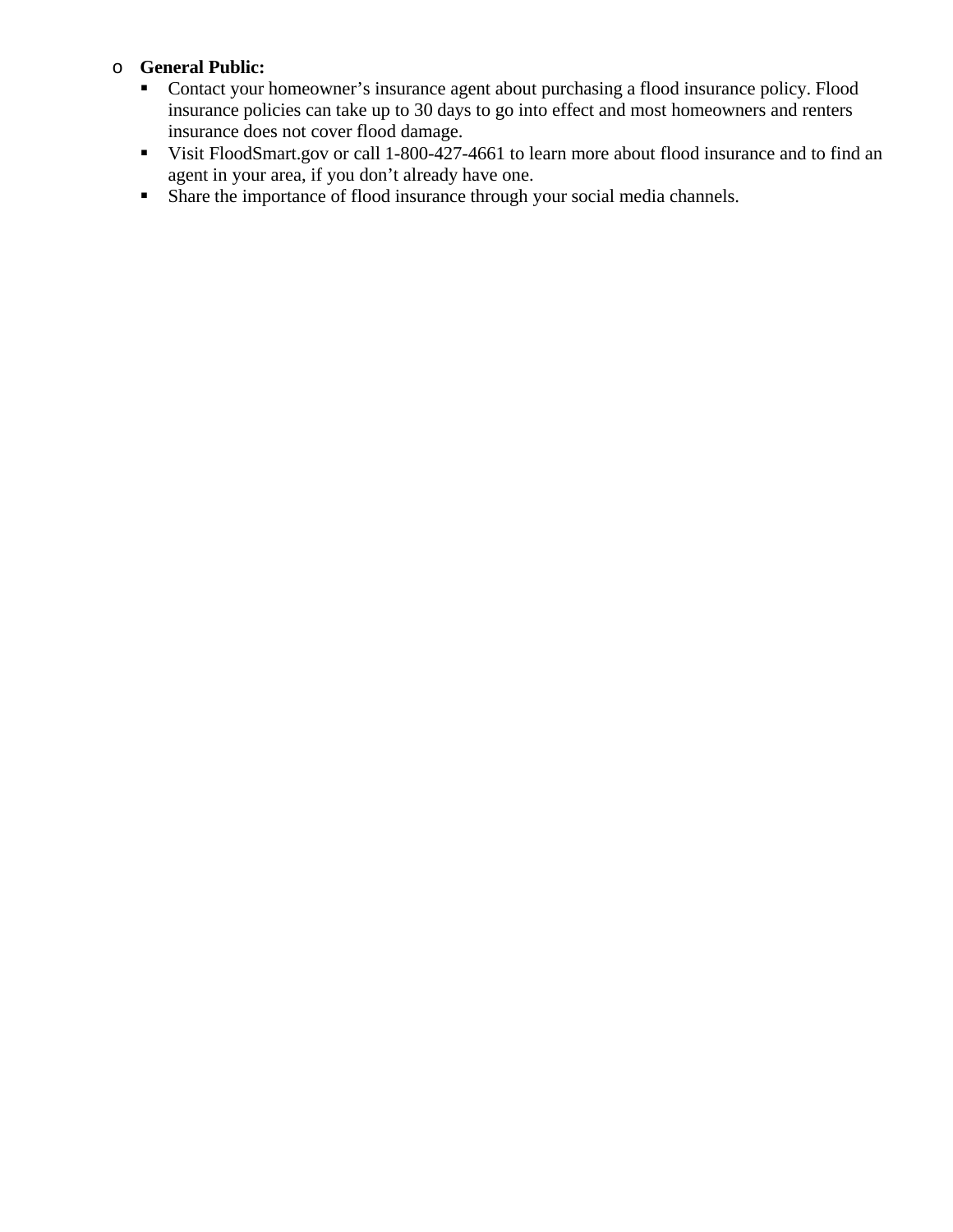#### **Press Release Template Release Date**: Month X, 2018

**Title:** [town/market] Urges Residents to Buy Flood Insurance Before it Floods

Resilience is the backbone of emergency management and insurance is an important part of disaster recovery. As such, *[town/market]* joins the Federal Emergency Management Agency (FEMA) in reminding people to purchase insurance before there is a flood and it's too late. FEMA has made closing the insurance gap a part of its strategic priorities, since insurance prepares people financially to recover quicker and more fully after a disaster. Flood insurance, even if it is not required, should be considered since most homeowners and renters insurance policies typically do not cover flood.

Many people think their property won't flood, if it didn't in the past or they do not need it because individual disaster assistance from FEMA will fill in the gap of not having a policy. Although federal disaster assistance does provide limited temporary financial relief, it will not make you whole and too often people are left relying on their savings and other means to recover.

For this reason, property owners are urged to take action today and buy flood insurance.

Flooding is the most common and costly natural disaster in the United States, and it often happens in low- and moderate-flood risk areas. Last year, Hurricane Harvey resulted in more than 19 trillion gallons of rainfall over the state of Texas, resulting in flooding that caused more than \$125 billion dollars in damage. However, there doesn't need to be a large amount of rain for it to flood and cause serious damage. Just one inch of water in a home can cost more than \$25,000 in damage.

There are other hurricane preparation steps residents should consider, such as assembling a go-bag with emergency disaster supplies like flashlights, batteries, cash, first aid supplies, medications, and copies of critical documents. Residents should also establish an evacuation route and make a family communications plan. Visit [Ready.gov/hurricanes](http://www.ready.gov/hurricanes) for more information.

Flood insurance policies typically take 30 days to go into effect. Don't wait until disaster strikes to learn that you're not covered, call your insurance agent today.

If you don't already have an agent, visit www/floodsmart.gov or call **1-800-427-4661** to learn more about flood insurance and to find an agent in your area.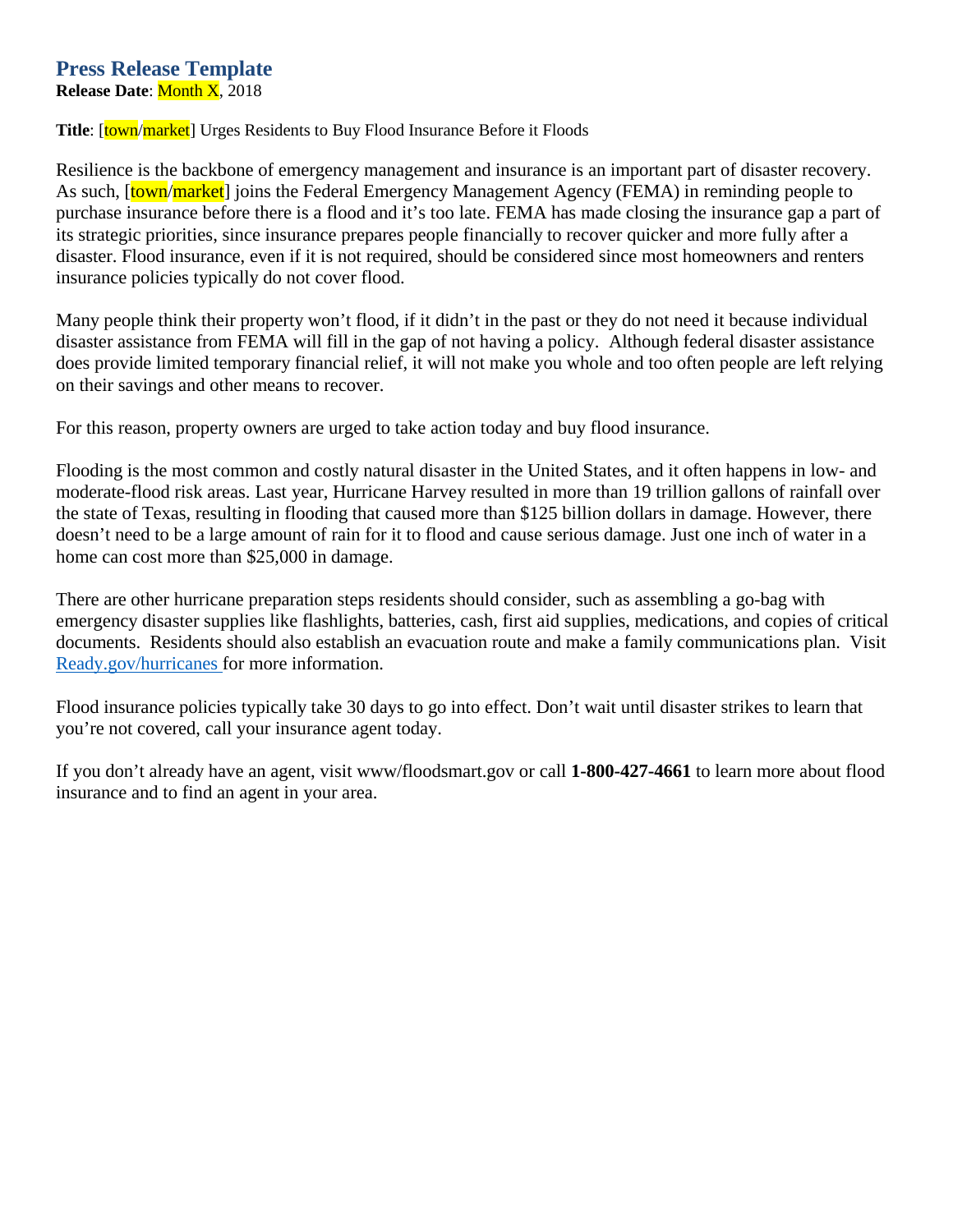#### **Op-Ed**

**Suggested Headline**: Prepare for the Unexpected; Protect the Life You've Built

#### **Op-Ed Text:**

Last year's hurricane season reminds us that disasters can happen anywhere, and often without warning.

After the devastating flooding that hit Houston, Jacksonville, Atlanta, New Orleans, and Charleston in 2017, residents along the Gulf Coast and Eastern seaboard want to learn from those disasters and prepare for the next storms.

As difficult as it is to prepare for the unexpected, there are steps that  $[\text{market}]$  residents can take now to ensure that their homes and communities are protected. The Federal Emergency Management Agency (FEMA) advises all residents to prepare a go-bag with emergency disaster supplies like flashlights, batteries, cash, first aid supplies, medications, and copies of critical documents. Residents should also establish an evacuation route and make a family communications plan. Visit Ready.gov/hurricanes for more information.

One of the most important steps residents can take today to prepare for hurricane season is to buy flood insurance.

The fact is, flooding is the most common and costly natural disaster in the United States, and a flood event doesn't have to be the size of Hurricane [Matthew/Irma/Harvey] to cause serious damage. Just one inch of water in a home can cost more than \$25,000 in damage. And most homeowners and renters policies typically do not cover flood damage.

"Research shows that individuals who have flood insurance recover more quickly and fully after a flooding event than those who do not," said David Maurstad, FEMA's deputy associate administrator for insurance and mitigation. "If residents complement their insurance portfolios with this extra layer of flood protection, they can better protect the lives they've built."

As residents prepare for storms, it's also important for local agencies, state and federal partners, elected officials, and the private sector to work together to identify where  $[\text{market}]$  is at-risk and implement the necessary steps needed, such as stronger building codes and land use planning and zoning, to protect the community.

A community that works together can plan for a safer future no matter what may come.

Contact an insurance agent to purchase flood insurance today. Visit FloodSmart.gov or call 1-800-427-4661 to learn more about how to prepare for a flood and where to purchase flood insurance, if you don't already have an agent.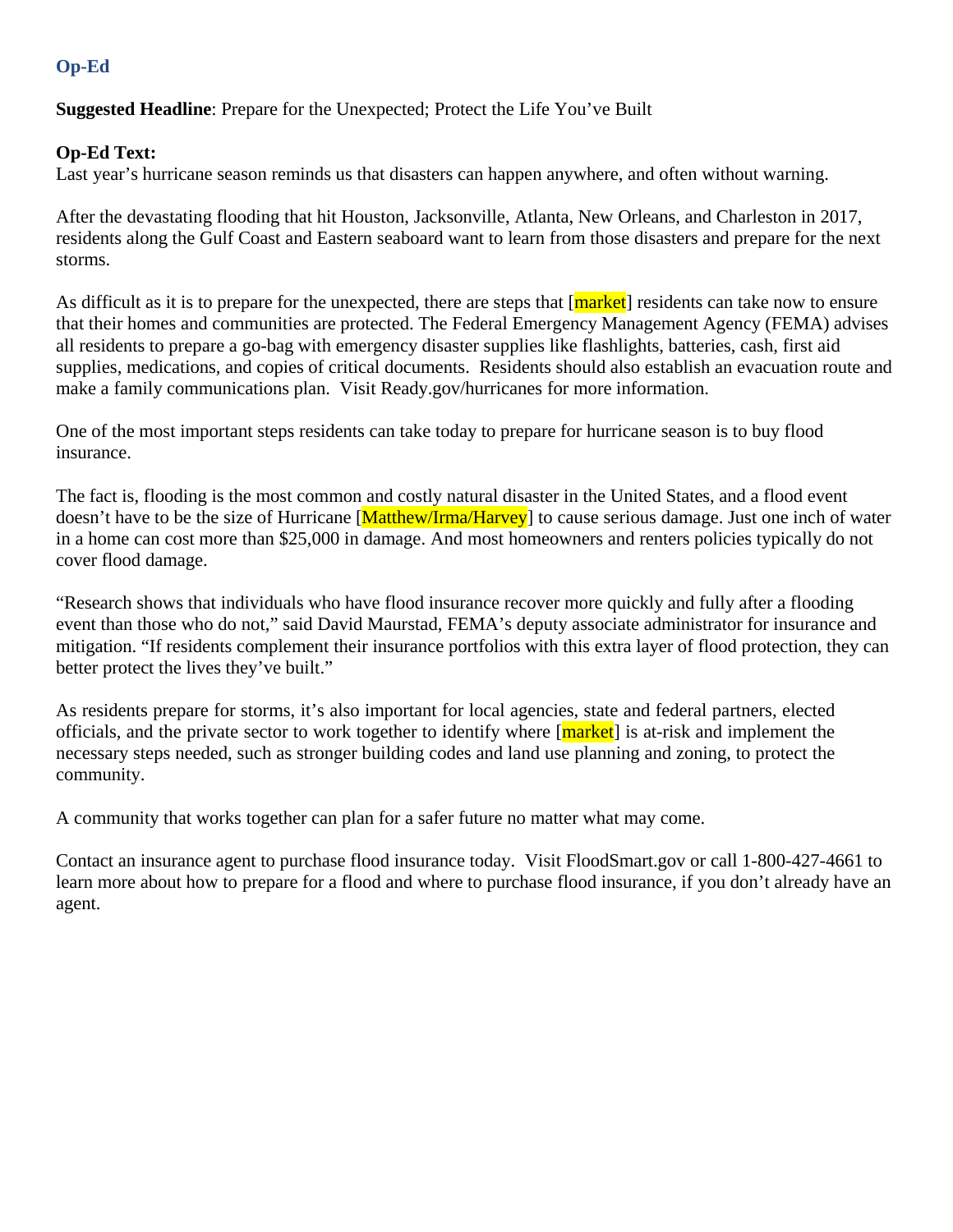#### **Social Media**

#### *Twitter*

- Is your family prepared for #hurricane season? Be #FloodSmart and add flood insurance to your to-do list this week. [check emoji] (*Graphics #1-3)*
- [3 emoji][0 emoji] days [calendar emoji]. That's the typical amount of days that it takes for #flood insurance policies to take effect. Visit floodsmart.gov to help protect you in the event of a disaster. #FloodSmart (*Graphic #8*)
- 1 inch of flooding can result in  $\frac{1}{25k}$  in damage to your home. Protect the life you've built with flood insurance: floodsmart.gov #FloodSmart (Graphic #6)
- In the event of a hurricane, there are many things that we do to prepare our homes. Help protect your wallet, too, with a flood insurance policy: [Floodsmart](http://www.floodsmart.gov/) #FloodSmart (*Graphics #1-3*)

#### *Facebook*

- What's on your to-do list this week? Add getting #FloodSmart to your list. One call to your insurance agent can ensure you get the coverage that makes sense for you! (*Graphic #9*)
- Waiting until a disaster strikes is too late. Most flood insurance policies take 30 days to go into effect. Talk to an agent near you: 1-800-427-4661. #FloodSmart *(Graphics #1-3)*
- Just one inch of flooding can cost you more than \$25,000. You can reduce the financial burden of flood damage with a flood insurance policy. Visit [Floodsmart](http://www.floodsmart.gov/) and get #FloodSmart. (*Graphic #5*)
- Today's the day to prepare for the next hurricane. Making sure you have flood insurance may be the most important thing you can do to prepare: [Floodsmart](http://www.floodsmart.gov/) #FloodSmart (*Graphic #9*)
- Mitigation investment means spending now to save later. Prevent risks from getting worse, protect lives and property from being damaged or lost, educate people to be aware and prepared, and work together to build a stronger, more resilient nation.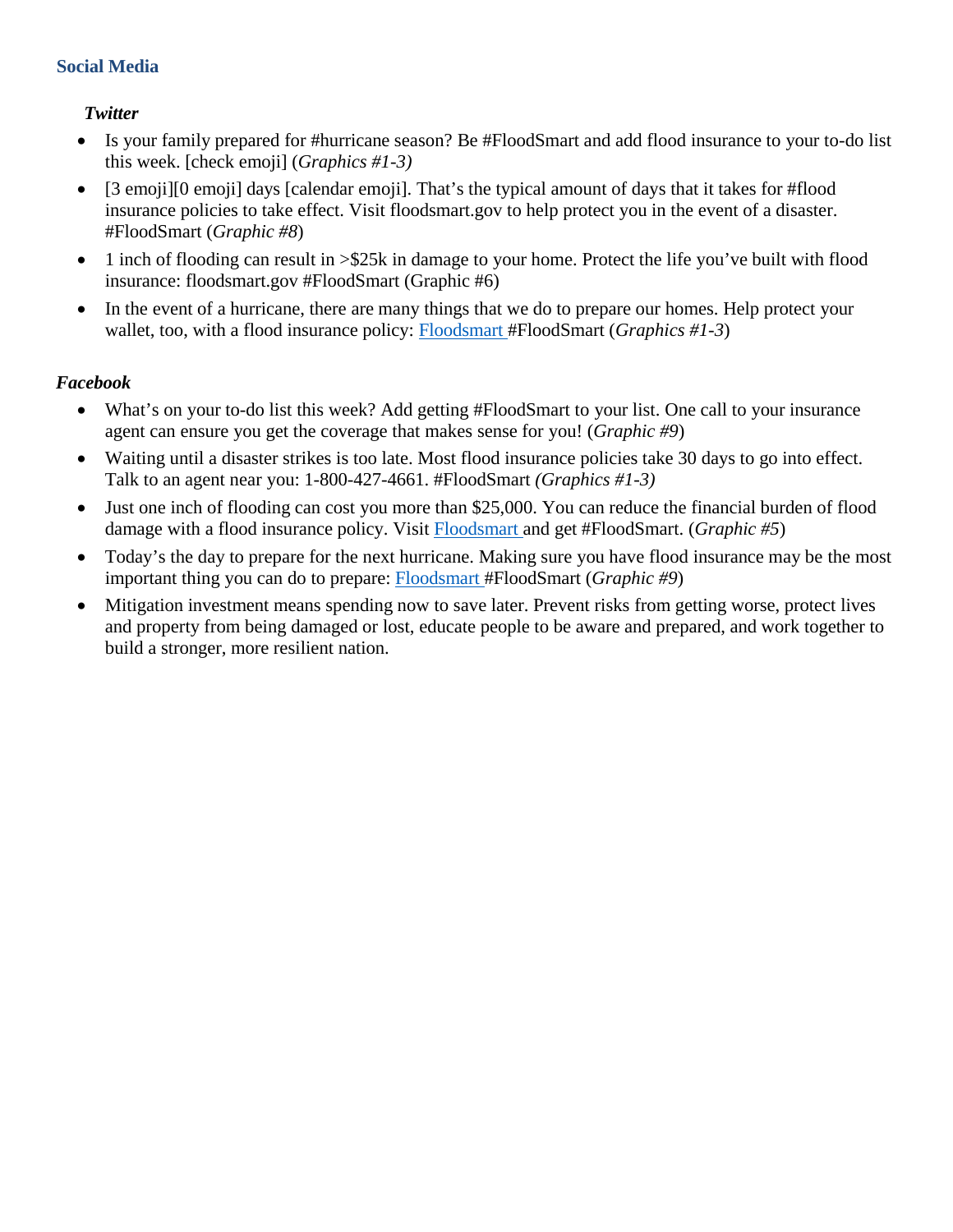### *Graphics*

Use the below graphics with the designated copy.

#### Graphic #1



Graphic #2



Graphic #3



Graphic #4



Graphic #5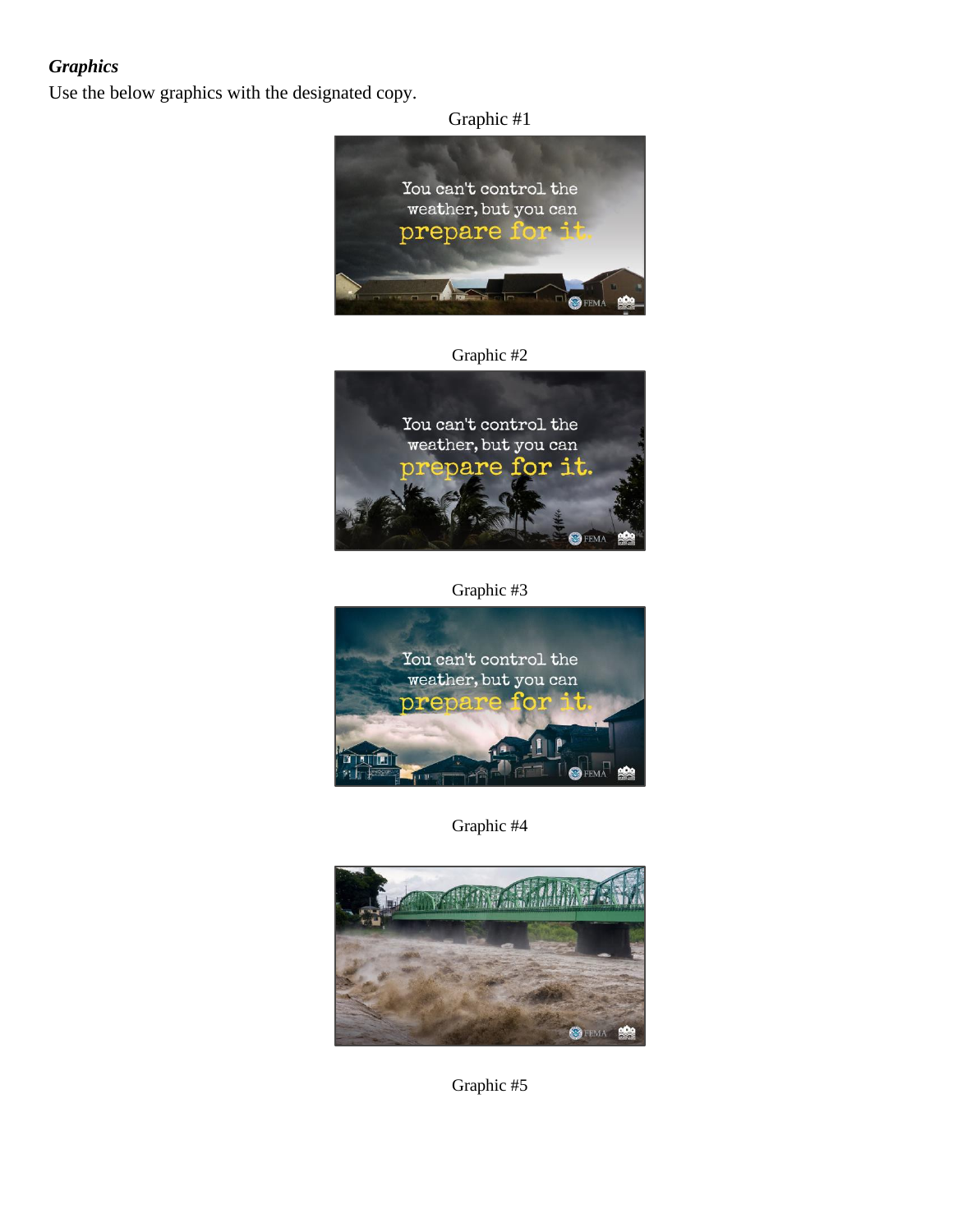

Graphic #6



Graphic #7

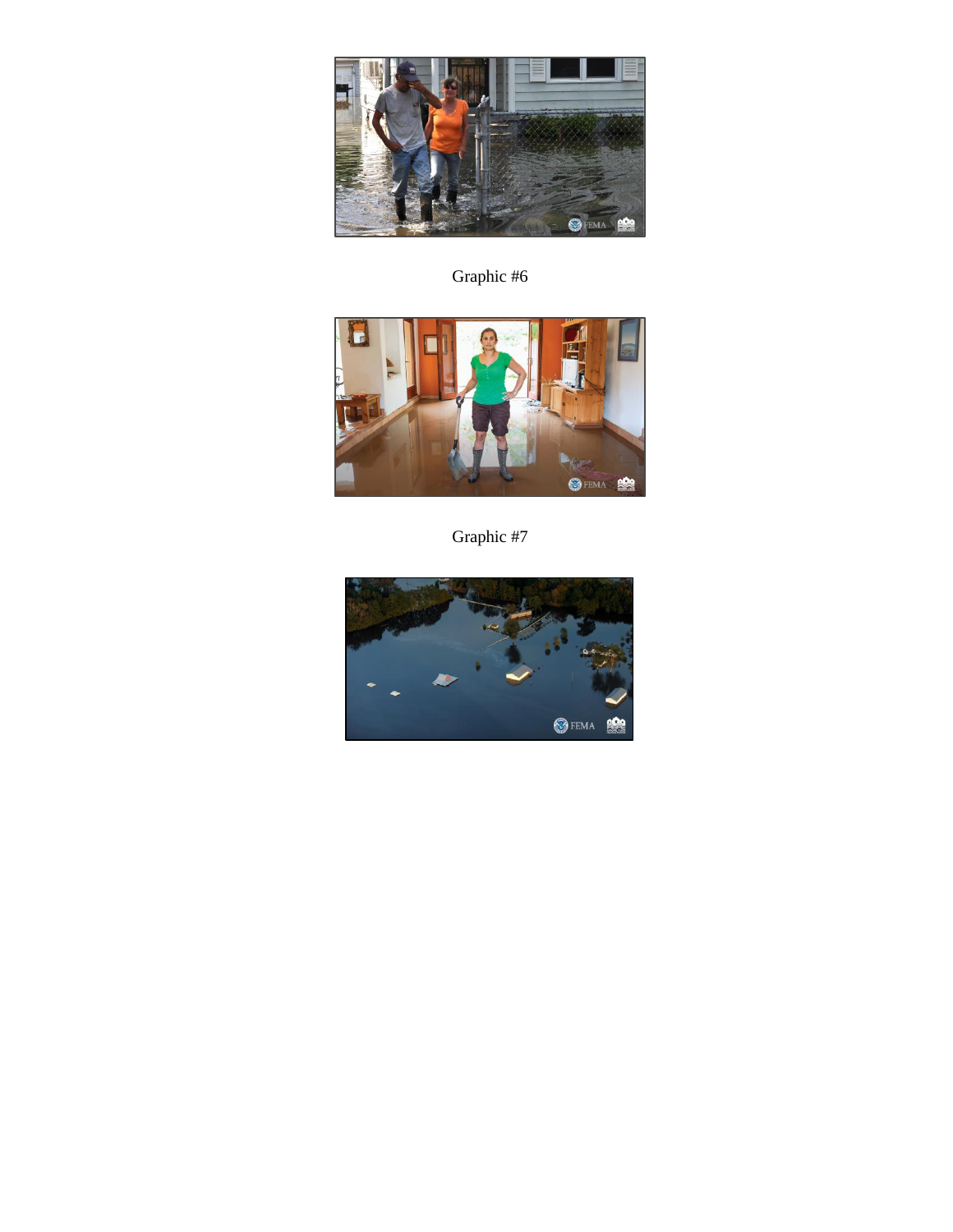Graphic #8



Graphic #9



+++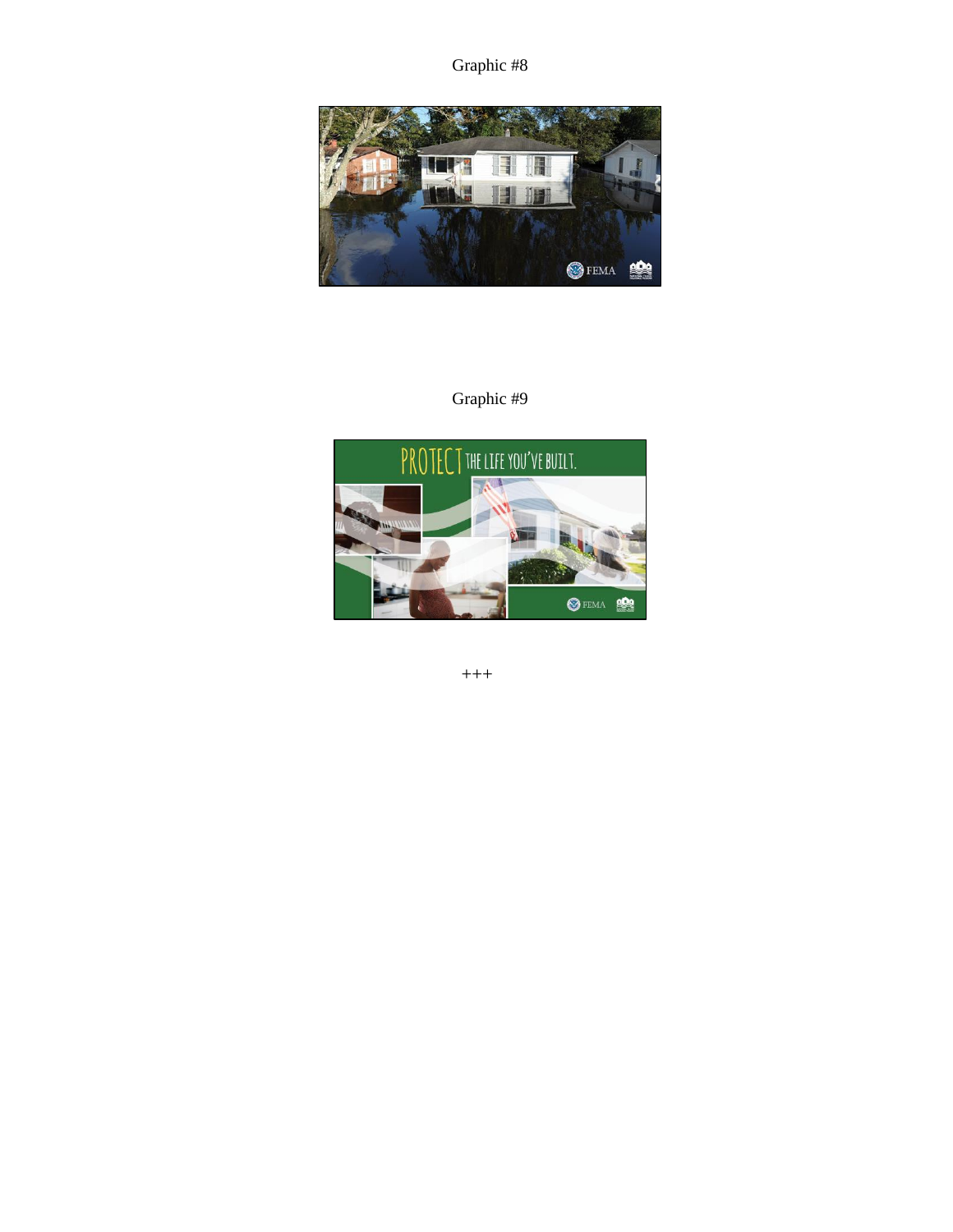

# **Fact Sheet**

## Why Buy Flood Insurance **April 2018** April 2018

# **In or Out of the High-Risk Flood Area—***Everyone* **Needs Flood Insurance**

**In the wake of Hurricane Harvey in 2017, approximately 80 percent of households impacted by the storm did not have flood insurance.**

#### **Did you know?**

- $\checkmark$  Floods are the nation's most common and costly natural disaster, causing billions of dollars in damage each year.
- $\checkmark$  Homeowners and renters insurance does not typically cover flood damage.
- $\checkmark$  Floods can happen anywhere. In fact, 98 percent of counties in the United States have experienced a flood and more than 20 percent of flood claims come from properties outside the high-risk flood zone.
- $\checkmark$  If your property is in a low-to-moderate flood risk area, your flood insurance could be much more affordable than you might think.

Just one inch of water in an average-sized home can cost more than \$25,000 in damage. You can recover faster and more fully after a disaster with flood insurance. Call your insurance agent and buy a policy today.

As long as your community participates in the National Flood Insurance Program, you can buy flood insurance for your property. There's typically a 30-day wait period between when you purchase the policy and when it becomes effective. Find questions to ask your agent to ensure you purchase the coverage you need at [FloodSmart.gov.](http://www.floodsmart.gov/)

#### **What You Need to Know About Disaster Assistance:**

You can submit a flood insurance claim even in the absence of a Presidential disaster declaration.

Most federal disaster assistance comes in the form of low-interest disaster loans from U.S. Small Business Administration (SBA).

A claim against your flood insurance policy could, and often does, provide more funds for recovery than those you could qualify for from FEMA or SBA after a Presidential disaster declaration.